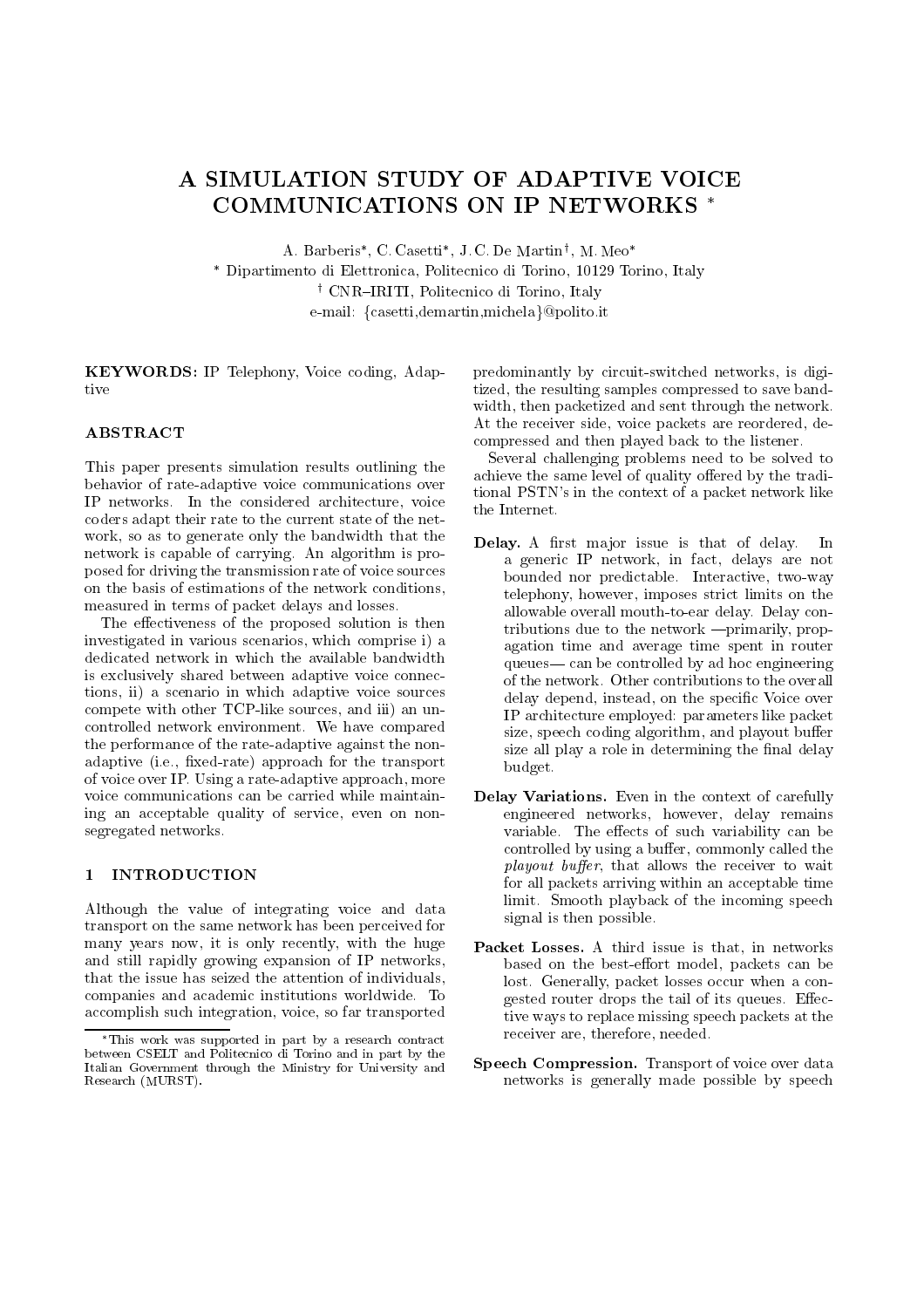compression techniques. Typical bit rates range from 64 kb/s for companding PCM to 2.4 kb/s for some vocoders. Each speech coding algorithm implements a different tradeoff between output speech quality, algorithmic delay, bit rate, computational complexity and robustness to background noise. The optimal speech coder for VoIP depends on the specific scenario. No speech coding standard has been yet developed with VoIP as primary application. Usually, fixed-rate speech  $\overline{2}$  THE CASE FOR coders are employed. Such coders generate a constant output bit rate, independently of network conditions. If the network cannot sustain the traffic, packets will be delayed and/or dropped.

The overall ob jective of voice transmission over IP networks is to find an array of technical solutions to these challenges that guarantees the desired level of perceptual quality under most network conditions.

This paper focuses on voice coders whose rate adapts to the current state of the network. If the net work is congested, speech is coded at lower bit rates; if the network, instead, is lightly loaded, the speech coder is allowed to operate at higher bit rates. This approach, which may be called Adaptive Voice over IP (or AVoIP, for short), relies on variable bit rate speech coders to generate only the bandwidth that the net work is capable of carrying with a given quality of service at any instant in time.

Adaptive Voice over IP has several appealing features. Firstly, an efficient use of network esources is granted since AVoIP applications do not need a rigid partitioning of the link bandwidth (as plain Voice over IP does); instead, it can exploit statistical rather than *deterministic* QoS guarantees: as such, AVoIP is a natural candidate for  $Intserv/Diffserv$  networks [Wroclawski97]. Also, by adapting gracefully to network congestion, AVoIP flows leave room to signaling and critical in-band flow management sharing the same network facilities. Furthermore, operators can enjoy a great flexibility: by trading off perceived QoS and monetary cost, they can increase the range of services they are offering, e.g., fixed-high-bit-rate calls, xed-low-bit-rate calls, adaptive bit-rate calls, etc. Finally, new services can be implemented, especially in environments where both data and voice share a narrowband link. For example, technical support being underflows. provided through a modem link could use AVoIP to allow customer-salesperson interaction while patches are uploaded on the customer's workstation.

A contribution of this paper is the effort to quantify the performance of AVoIP in terms of those measures which have a major impact on the perceptual quality of service. Typical metrics such as average bit rate and packet loss probability are thus considered, as well as more sophisticated statistics on packet losses.

The remaining part of this paper is organized as follows: Section 2 explains the rationale for Adaptive Voice over IP and describes a rate control algorithm. Section 3 summarizes the issues affecting perceptual QoS and the measurements of AVoIP performance. The simulation set up is described in Section 4 and finally results are shown in Section 5.

#### $"$ LIGHT-WEIGHT" CONGESTION CONTROL  $A<sub>L</sub>$  GO-RITHMS IN IP TELEPHONY

The issue of flow and congestion control for real-time traffic is a delicate one: application-layer coding algorithms and lower-layer rate control schemes should cooperate to respond to critical situations such as net work congestion. While a window-based flow control is hardly viable since it would result in stop-and-go source behavior, a "light-weight", QoS-aware congestion control scheme that drives the source encoding rate has the potential to lessen the impact of unruly real-time traffic.

The main goal of such an algorithm is reducing the load on the network when congestion (i.e., queue build-up at intermediate nodes) occurs. If a large part of network traffic is composed of variable-bit-rate regulated voice traffic, and the algorithm regulating each source is devised so as to react to specific "warnings" such as increasing delay or sudden packet loss, then a control strategy may successfully reduce the occurrence of congestion.

The topic of variable-rate adaptive schemes for multimedia streams has been addressed by several researchers in the past. In a general frame work [Shenker95, Breslau98], Shenker compared the benefits of rigid and adaptive applications, pointing out that rate-adaptive applications are more robust to network congestion than other classes of adaptive applications (i.e., delay-adaptive applications, which are tolerant of occasional delay bound violations, but whose generation rate is independent of the network congestion). In [Cox80], Cox and Crochiere foreshadow adaptive schemes for variable-bit-rate coders by analyzing the behavior of a buffer control mechanism that has sources react to buffer overflows and The idea of an end-to-end feedback control is already present in the work by Bially et al. [Bially80], where network-driven voice source based on embedded speech coding schemes are studied, although the involvement of intermediate nodes is still required; in [Yin91], Yin and Hluchyj developed an analytical model for an end-to-end feedback control mechanism for variable bit-rate coders. Bolot and Turletti in [Bolot94a] proposed and tested an adap-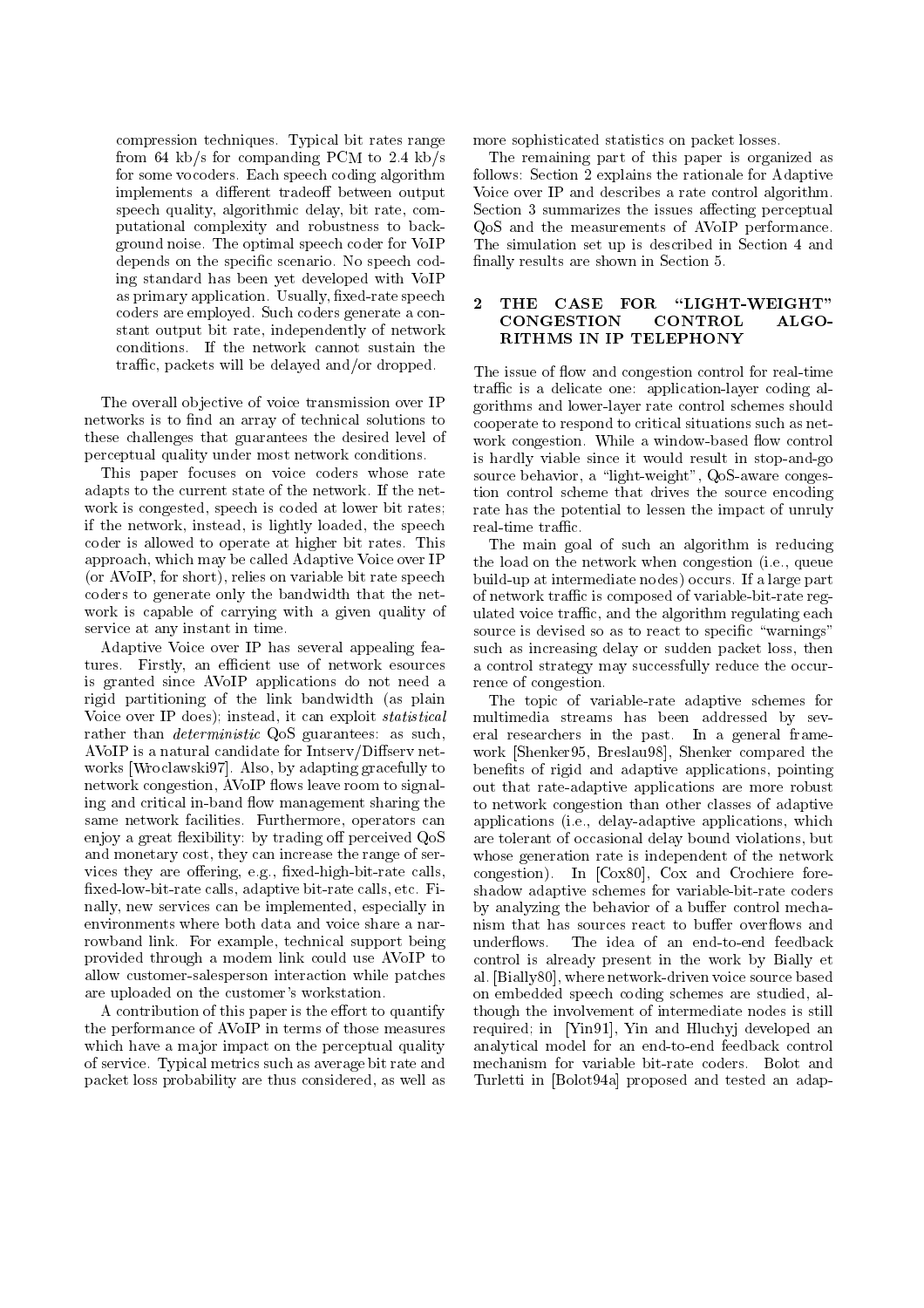tive video coder based on the state of the network, 2.1 while in [Bolot94b], they introduced a polling mechanism that allowed a real-time content transmitter to elicit feedback information from receivers and use it to control its own rate.

Similar in spirit to our approach, the works by Busse et al. [Busse95] and Sisalem and Schulzrinne [Sisalem98], employ a sender-based packet loss rate estimation scheme to drive the transmission rate of the real-time source; the latter, in particular, also attempts to have the adaptive real-time source behave fairly towards concurring TCP connections.

Adaptive algorithms can act upon several aspects of a voice connection, i.e. the coding algorithm, the packet length, or the playout delay at the receiver. The first two parameters can be chosen by the transmitter, while the latter can be adjusted by the receiver. The coding algorithm affects the source transmission rate, as well as other aspects of voice com munication, while the packet length trades off transmission overhead and packetization time (and thus, delay). The playout delay can be controlled at the receiver by proper regulation of the playout buffer length. The size of the playout buffer can be fixed, determined at call start-up and then kept constant, or allowed to change in the course of the conversation to adapt to variations of the behavior of the net work. The main trade-off is between degradation due to delay versus degradation due to packet losses: on the one hand, longer buffers decrease the number of packets discarded because of late arrival (packets are discarded at the receiver if they are "too" late), at the expense of increased delay; on the other hand, shorter buffers can curb the playout delay, but at the expense of increased packet loss rates.

In this paper, we will focus our attention on providing adaptability to IP telephony applications through variable bit-rate coding algorithms. Application-level 2.2 congestion avoidance must be accomplished by looking at end-to-end metrics, such as packet loss, latency, and jitter.

Packet losses are an indication of a severe network congestion: any action taken following this notication may be belated, thus leading to a prolonged congestion. However, preemptive measures may also be undertaken by acting over an increasing-delay notification. Since the delay experienced by packets traveling from a source to a destination is a function of the number of hops, and of the queue length at intermediate nodes, a sudden increase in the delay observed by the receiver (and relayed to the sender, through periodic receiver's reports) is often followed by packet loss within the next few round-trip times.

### Monitoring of Network Congestion

Making the source rate  $-\text{that}$  is, the rate at which the speech compressor operates—depend on the state of the network, requires some way of estimating such state, since the IP service model does not offer congestion notification. The focus is on two main measures: the effective capacity of the link, largely determined by the bottlenecks along the connection, and the detection of temporary congestion. Based on such measures, the rate control algorithm will select bit rates compatible with the estimated capacity and respond to short-term clogging of the link.

In order to implement an effective adaptive algorithm, estimates of quantities related to the ongoing connection and needed by the adaptive algorithm are to be carried out. Such a procedure involves several aspects:

- 1. since delay estimates are essentially based upon a correct alignment of both the source's and the receiver's clocks, the skew between these clocks should be estimated;
- 2. while single delay estimates can be made on the reception of every RTP packet, the loss rate estimates should reflect the ratio between lost and expected packets, computed over a given time span;
- 3. some quantities require averaging in order to compare the current estimates with the expected behavior: moreover, the average should be weighted so as to smooth out fluctuations;
- 4. what information to exchange between source and receiver (i.e. who computes the estimates, who averages the quantities, etc.) should be determined.

## The Adaptive Algorithm

The rate control algorithm described in this paper, starting from delay and loss measurements relayed by RTCP reports, tries to regulate the output rate of several voice sources. It does not rely on explicit congestion indications by either the intermediate nodes or by receivers. Rather, it uses the information that can be carried by cyclic RTCP receiver reports to let the source know the state of the on-going connection. The control algorithm runs at the source itself. An alternative scheme would be one where the algorithm runs at the receiver, where all the raw estimates are available, not only down-sampled, smoothed versions of the same. Such receiver based scheme, however, would require a signaling mechanism to convey rate increase/decrease commands to the source.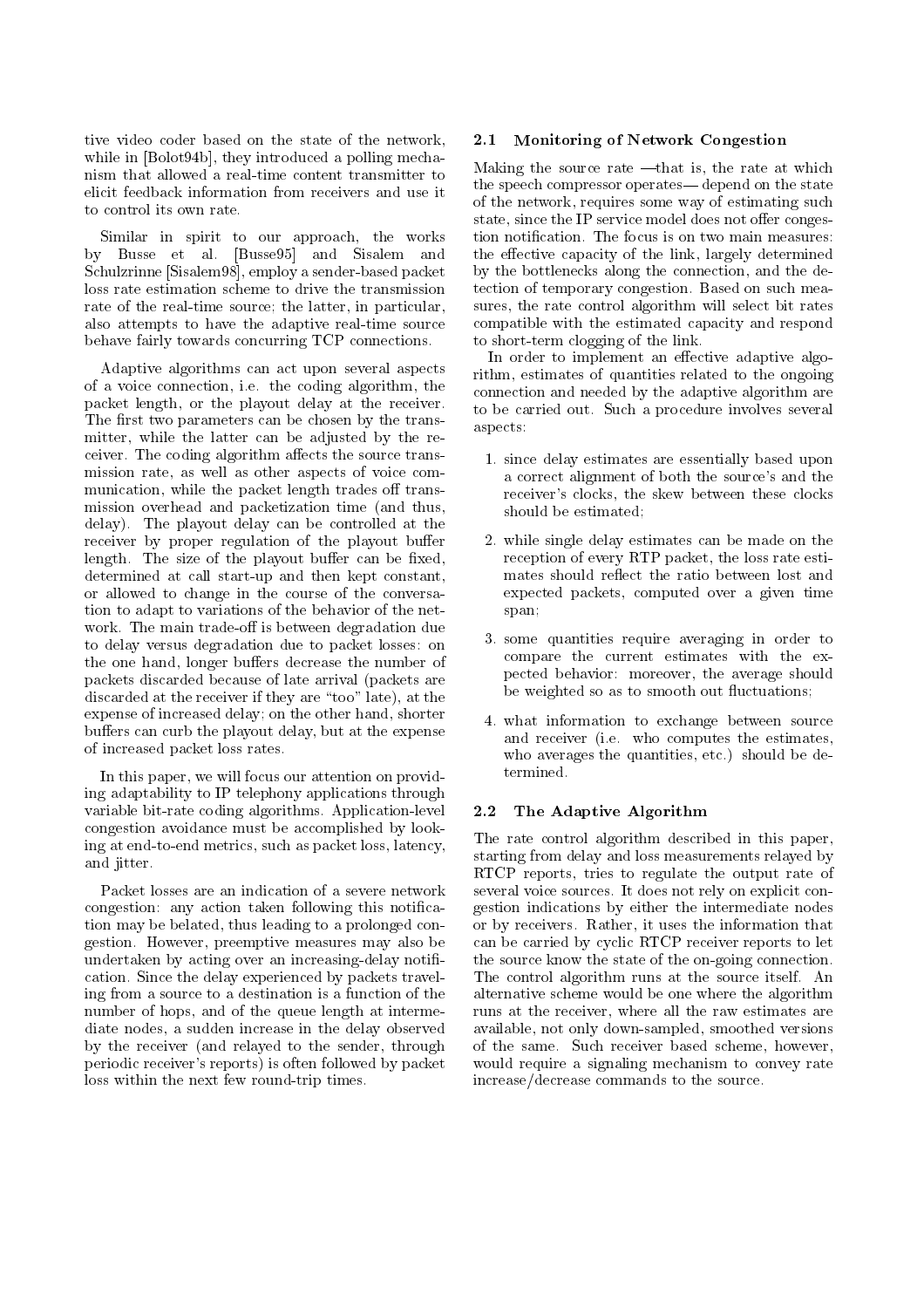The adaptive algorithm follows the additive increase/multiplicative decrease paradigm that is successfully employed by many congestion control algorithms, such as TCP or ABR. The basic idea is that the source coder should reduce its rate when packet delays have been observed to have considerably increased above a `high-mark threshold'. Also, it should drastically decrease the rate to, say, half its value, when severe congestion is detected, (i.e. packets are lost). Besides, it should switch to higher rates if no packets are lost and if the delay decreases below a `low-mark threshold'.

Clearly, since we are looking at an IP telephony scenario, both parties can, at different times, be considered source and destination. In order to simplify the description, we will decouple these interactions and only consider a communication between a generic source and a receiver.

The algorithm flow chart is reported in Figure 1 and its pseudo-code is provided in Figure 2. It is periodically executed by the source, whenever a receiver RTCP report reaches it. It should be pointed out that, if no RTCP is received by the source for longer than 5 seconds, the source takes it upon itself to reduce the rate by a step; thus, it conservatively keeps its transmission speed from increasing only because a lack of statistics (i.e., no losses, stable delay) is interpreted as "favorable"network conditions.

Throughout the algorithm description, the following parameters are used (when possible, the reference values used in simulation are reported between brack $ets):$ ets): et al. et al. et al. et al. et al. et al. et al. et al. et al. et al. et al. et al. et al. et al. et al.

- current time; current time;
- · dec\_int: minimum time between back-to-back decrements (1 s in the simulations);
- inc int: minimum time between back-to-back increments (3 s in the simulations);
- time when the last rate decre-• var\_time: \_\_\_\_\_\_\_ ment/increment occurred;
- $\bullet$  Max Loss: loss ratio that triggers the algorithm's rate decrement (3% in the simulations);
- $\bullet$  Min Loss: loss ratio that triggers the algorithm's rate increment (7% in the simulations);
- $\mathbf{r}$  smoothed loss ratio; smoothed loss ratio; smoothed loss ratio; smoothed loss ratio; smoothed loss ratio; smoothed loss ratio; smoothed loss ratio; smoothed loss ratio; smoothed loss ratio; smoothed loss ratio; sm
- $\mathcal{L}$  delays delay: average (smoothed) delay;
- · latency\_thresh: minimum relative latency increase that triggers a rate decrement (in the simulations, we used  $latency\_thresh = 0.1$ , indicating that the rate should be lowered if the latest co

delay measure is 10% higher than the mean so far computed);

### $\mathbf{p}$  is a defined of delay. In the definition of definition of definition of  $\mathbf{p}$

The possible values for the bit rate vary between 8 kb/s and 64 kb/s in steps of 8 kb/s.

The numerical values of the parameters that were used in simulation often are the results of "sensible" choices, driven by experience and observation, rather than of thorough analysis; as is often the case with complex systems, a choice of parameters that optimizes the behavior of the system (i.e., maximizing utilization and/or minimizing losses) is computationally infeasible. We have however verified through extensive simulations that the algorithm is stable and behaves in the predicted way, although we cannot guarantee that it yields optimal results.

Smoothed quantities are computed through an exponential averaging function:  $\alpha$  (i.e.,  $\alpha$  i.e.,  $\alpha$  ) +  $\alpha$  $\mathcal{X} = \{x_i\}$  is the averaged  $\mathcal{X} = \{x_i\}$  is the averaged  $\mathcal{X} = \{x_i\}$  is the averaged  $\mathcal{X} = \{x_i\}$  $x(n)$  is the  $n-th$  sample;  $\alpha$  is a positive real number smaller than 1 ( $\alpha = 0.2$  in the simulations) and it determines speed and accuracy with which the average  $\overline{x}(n)$  follows the trend of  $x(n)$ .



Figure 1: Flow-chart of the adaptive algorithm

Being a second-order estimate, and thus more delicate to be properly accounted for, the jitter is not used in this algorithm. However, we plan to extend the scope of our adaptive algorithms to take into account the jitter in the future.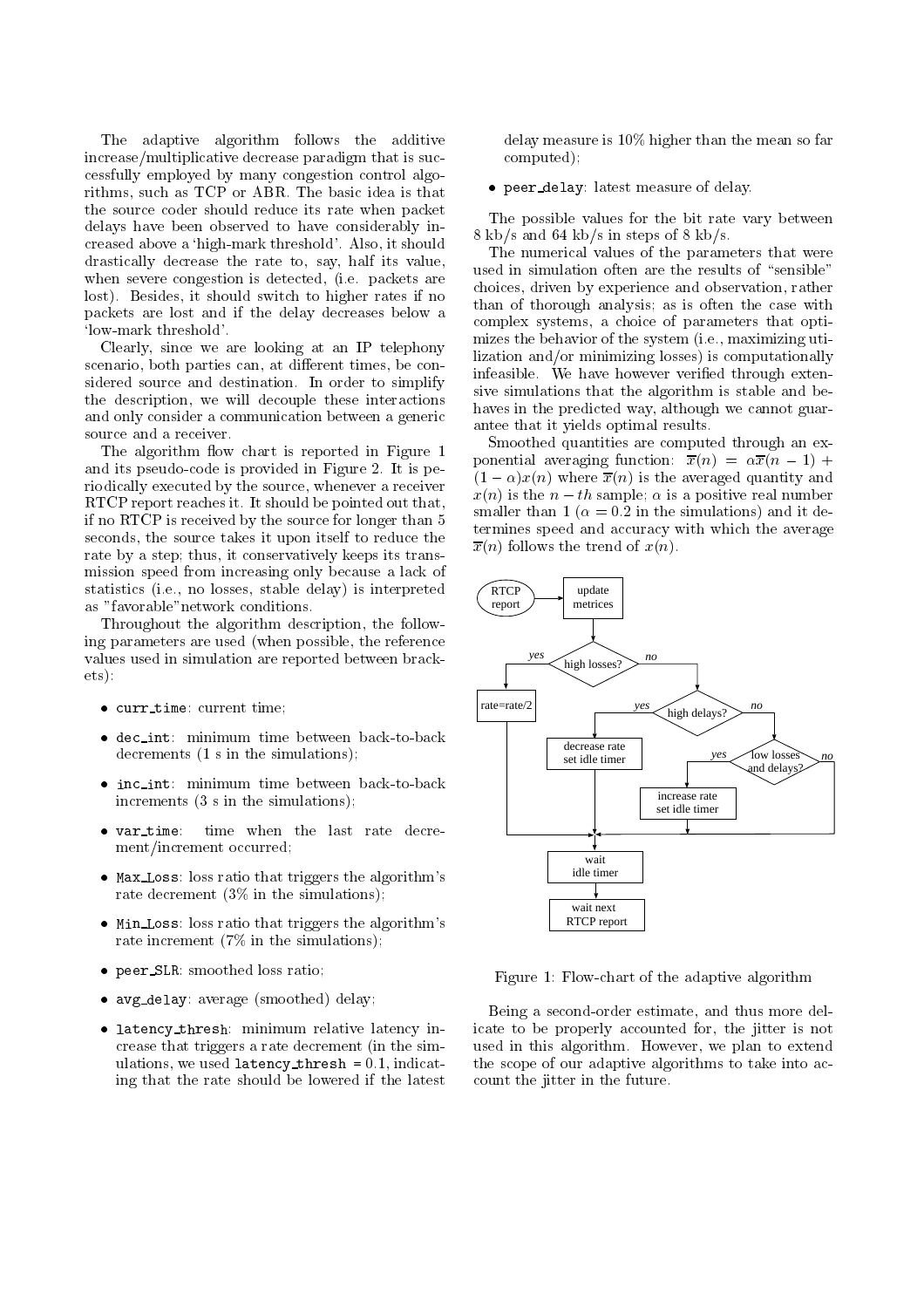```
halve = decrement = increment = FALSE; /* Compare loss rates */<br>if (peer_SLR > Max_Loss) then
if (curr time > var time + dec int) then<br>halve = TRUE;
     var time = currtime; else if (peer \texttt{SLR} < Min Loss) then
   if (curr time > var time + inc int) then
     \frac{1}{2} increment \frac{1}{2} . The \frac{1}{2}var time = currtime; endif
endif
f (peer delay > avg delay + avg delay * latency thresh) then<br>if (curr time > var time + dec int) then<br>decrement = TRUE;
     var time = currtime; else if (peer delay < avg delay+ avg delay*latency thresh) then \qquad\text{increment} = \text{TRUE};var time = currtime; endif<br>endif
 ^* Change rate according to choice (decrement has priority)*/
\int_{0}^{1} (halve = TRUE) then
else if (decrement = \text{TRUE}) then
else if (increment = TRUE) then
IncreaseRate();
```
Figure 2: Pseudo-code for the adaptive algorithm

#### PERCEPTUAL QUALITY OF SERVICE 3

Perceptual quality of service is a function of all factors affecting the speech signal from the moment it is produced by the speaker's mouth to the moment it is perceived by the listener's ear. Focusing only on what takes place between the output of the A/D converter at the transmitter and the input of the D/A converter at the receiver, several main factors impacting Perceptual QoS can be identified.

Firstly, in most cases the stream of speech samples produced by the A/D converter will be compressed by a speech coder [Gersho94] [Kleijn95]. Uncompressed telephone-bandwidth speech, indeed, requires bit rates greater than 100 kb/s  $-$  64 kb/s if non-uniform quantization isemployed, as in ITU-T standard G.711 (log PCM). Modern speech coders, instead, can operate at bit rates of 8 kb/s or lower. Such bit rate savings, however, generally come at the cost of a certain degree of perceptual degradation with respect to the original speech signal. Thus the first factor affecting the perceptual quality of service is the quality generated by the specific speech coder employed in the application; its output quality represents the upper bound to the perceptual QoS achievable by the system, that is, the quality under ideal conditions.

Note also that modern speech coders usually operate on segments of speech, called frames, not on individual samples. A delay is, therefore, necessarily introduced between the instant a sample enters the speech coder and the instant when the corresponding synthesized sample exits the decoder. The delay introduced by the speech coder is usually called algorithmic de $lay.$  As the *overall* delay (algorithmic, transmission, queueing, buffering, decoding, etc.) increases, the perceptual quality decreases, as will be discussed below.

The compressed bit-stream produced by the speech coder is then packetized and sent on the network, where two other important factors come into play: packet losses and potentially unbounded delay.

Packet losses are typical of speech transmission over packet networks, where packets can arrive too late for timely playback, or even not arrive at all. In this case a whole speech frame (typically 5 to 25 ms of speech, or more if a packet contains more than one frame) is either unavailable or declared unusable due to bit errors in the perceptually crucial bits of the frame (e.g., the most signicant bits of the energy). In both cases, techniques to fill the gap corresponding to the corrupted or missing frame are needed. In the case of high rate waveform coders, such as PCM, samplebased techniques such as repetition, interpolation and extrapolation are used. In more complex coders, instead, the parameters of the previous, correctly received frame are generally used, often by repeating them, with a muting mechanism activated in case of consecutive frame erasures. Note that some speech coders are quite sensitive to frame erasures; under 3% random frame erasures, for instance, the quality of the widely used ITU-T G.729 8 kb/s standard drops by about 0.5 MOS, a very signicant drop. For 5% frame erasures losses, the quality drops even lower, to less than 3 MOS. In general, the impact of packet losses varies depending on the statistics of the frame erasures (random, burst) and the specific speech coder at hand.

As mentioned before, another very significant factor influencing perceptual QoS is delay. Besides the delay introduced by the speech coder at the transmitter, additional delay is introduced at several other points during transmission, some of it unbounded due to the IP best-effort model. The perceptual effects of delay on telephony have been extensively studied in the past. ITU-T Recommendation G.114 reports the results of several subjective tests, which led to the conclusion that for most users delay of less than 150 ms are not ob jectionable. Delays between 150 ms and 400 ms, instead, are deemed tolerable, provided that the service provider is aware of the effects that such levels of delay have on quality. Delays above 400 ms are not acceptable for general network planning. Note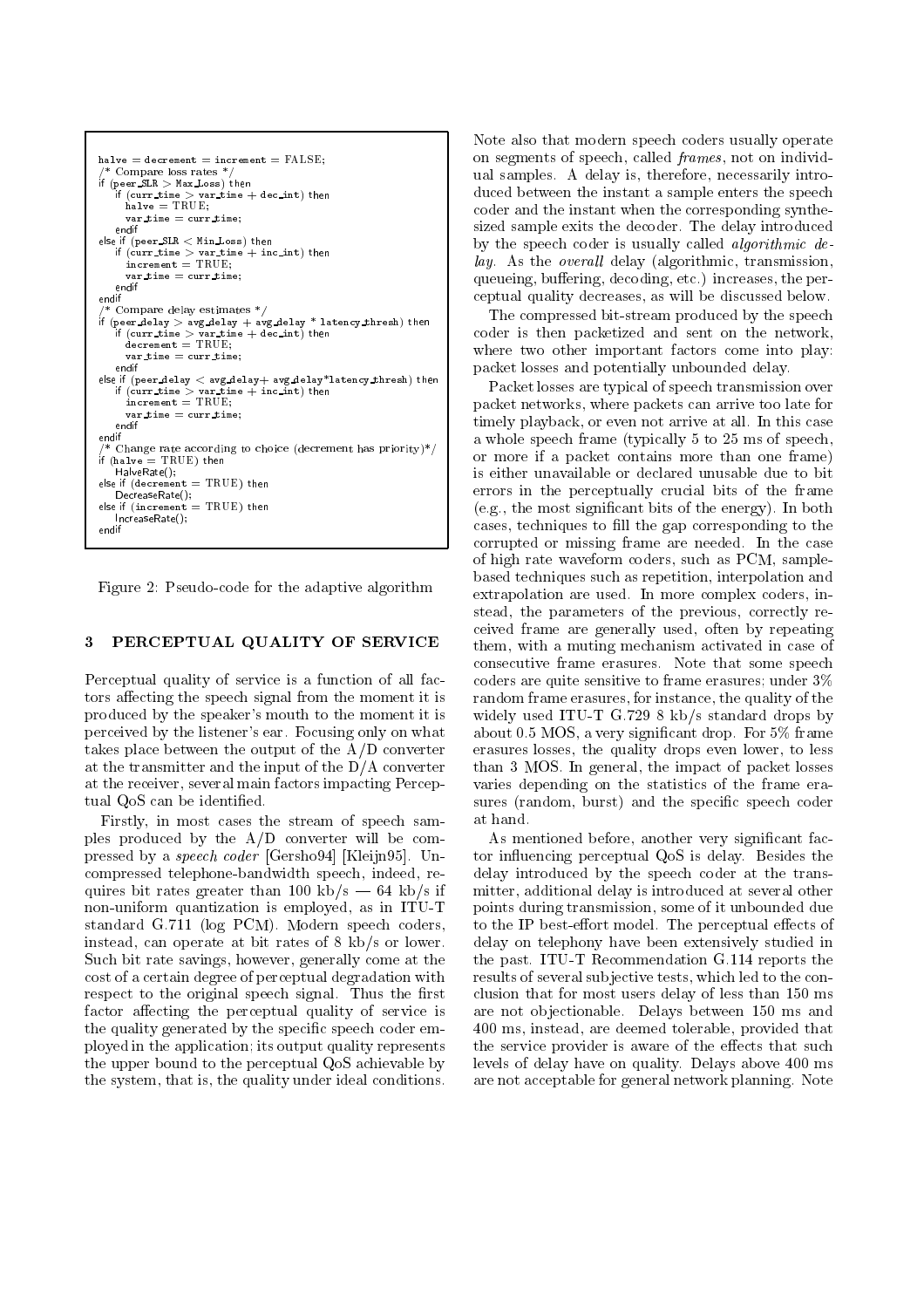that, unlike most other speech transmission scenarios, in Voice over IP delay can vary during the course of the same conversation; the perceptual effects of such variability have not been extensively studied yet.

To guarantee a certain level of perceptual QoS is, therefore, equivalent to guaranteeing that:

- 1. the chosen speech coder is capable of delivering the desired speech quality;
- 2. there is enough capacity to reliably transmit the bit rate generated by the speech coder;
- 3. packet losses are below a certain threshold;
- 4. overall mouth-to-ear delay is contained within a given level.

### 3.1 Perceptual Quality and AVoIP

When the compressed bitstream is transmitted over a time-varying channel, estimating and controlling the perceptual quality becomes particularly demanding. In the specific case of voice over IP, the IP network can be seen as a lossy channel with time-varying capacity, packet loss rate and delay.

The instantaneous capacity is determined in part by structural characteristics of the connection, such as its bottlenecks, in part by traffic dynamics. In any case, the basic assumption is that transmission rates above the current capacity result in packet losses and/or increased delays, that is, in potentially signicant degradation of the perceptual quality.

If a fixed rate source coder is employed and the capacity drops below the operating bit rate, the perceptual quality will be more or less severely affected, with no way of controlling the degradation. In this scenario, countermeasures can only be implemented at system level, e.g., increasing the capacity of the system andimplementing mechanisms that ensure that the capacity will never, or very rarely, drop below a certain safety level.

If, instead, a network-driven variable bit rate speech coder is used, the time-varying nature of the channel can be, at least to some extent, matched, resulting in greater control of the perceptual QoS and in more efficient use of network resources. More specifically, an adaptive approach makes possible to choose the optimal bit rate for the current istantaneous channel conditions. Under the assumption that lower bit rates are correlated with lower levels of packet losses and/or delay, there is a threshold below which the decrease in quality entailed by the lower bit rate is more than offset by a lower level of degradation due to losses and delay. In other words, the adaptive approach makes possible to choose the best trade-off between bit-rate, packet losses and delay and thus to operate, at least in principle, at the instantaneous optimal operating point.

Although most speech coding standards are fixed rate, several variable bit rate speech coders are available. A recent example of a variable bit rate solution is the new GSM Adaptive Multi-Rate speech coding standard [Ekudden99]. In GSM-AMR one of 8 rates ranging from 4.75 kb/s to 12.2 kb/s is selected, depending on the instantaneous condition of the wireless channel, a scenario with several points of contact with the one considered in this paper. Another example is the new ISO MPEG-4 audio standard, which includes a variable bit rate CELP speech coder operating at bit rates between 3.85 kb/s and 12.2 kb/s [CELP98].

As a measure of perceptual quality, the following performance indices are taken into consideration in this paper:

- average and instantaneous bit rate of the voice coder
- average and instantaneous delay experienced by packets in traversing the network (it comprises the queueing and transmission delays)
- the distribution, expressed in terms of the probability mass function, of the number of consecutive packets (belonging to the same voice stream) which are successfully received
- the distribution of the number of consecutive packets which are lost

The last two measures assess the ease in reconstructing a gap of missing frames in a corrupted voice stream.

#### $\overline{4}$ SIMULATION SETUP

All simulations whose results are presented in this paper were run using a simple bottleneck network topology. More complex topologies, while more realistic, have the drawback of providing results that do not lend themselves to reliable interpretation. The bottleneck link is supposed to have a limited bandwidth equal to 256 kb/s, while secondary links are assigned a sufficiently high bandwidth so that all traffic traveling from a source to a destination only experiences congestion on the bottleneck link. Link latencies are 3 ms for the bottleneck link and 1 ms each for the secondary links (resulting in a 10-ms roundtrip-delay). The buffering capacity of the bottleneck link router is equal to  $16$  kB, and buffer congestion is dealt with using a drop-tail strategy. Sources are placed at both ends of the bottleneck link, although the results we examine only refer to the set of sources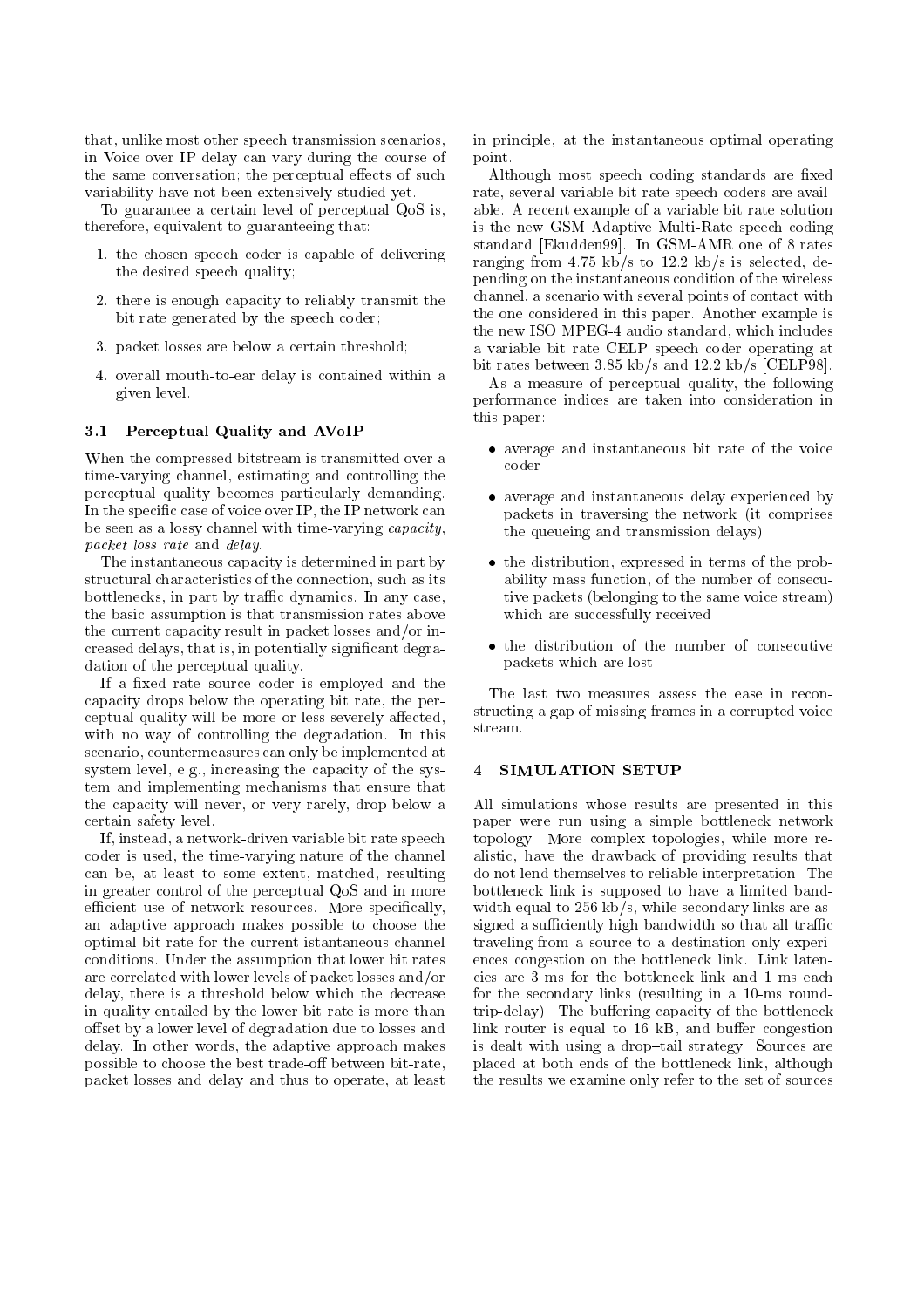transmitting in one direction (the presence of reversedirection sources may however affect the reception of RTCP packets carrying Receiver Reports relating to forward-direction communications). Simulated voice sources generate a continuous traffic flow throughout the simulation.

Our study was targeted at studying three main traf fic scenarios:

- $\bullet$  homogeneous traffic: only VoIP sources are active, thus simulating a segregated network environment, where resources are entirely devoted to voice traffic;
- $\bullet$  *interfering FTP traffic*: VoIP sources compete for bandwidth with greedy FTP connections sharing heath in each direction. the same network path;
- $\bullet$  interfering Pareto/UDP traffic: a single VoIP source and interfering traffic modeled as Pareto  $On/Off$  connections;

The simulation tool is the well-known ns simulator [ns], modied to suit our purposes.

#### 5 SIMULATION RESULTS  $\mathbf{5}$

The performance metrics presented in this section are meant to compare the performance of VoIP communications with and without adaptivity, under the scenarios outlined in section 4. Therefore, every experiment was replicated several times, using adaptiverate VoIP sources in one instance, and constant-bitrate (CBR) VoIP sources otherwise. Rate adaptation was achieved by having the sources transmit variablesize packets at fixed rate (i.e., on rate increases, the source starts sending larger packets, without changing the packet inter-transmission time, fixed at  $125 \text{ ms}$ ). All CBR sources send 512-bytes-long packets, while the transmission time is determined according to the source rate (and is kept constant). In this paper we will examine comparisons between AVoIP and fixedrate sources transmitting at 8, 16, 24 and 32 kb/s. The respective performances were compared in terms of loss rates and delivery delays; the loss process was further analyzed through the observation of several statistical properties, characterizing the quality of the communication perceived by end users, i.e.:

- back-to-back lost packets: average, variance and pdf of the number of packets that were consecutively dropped by router  $r1$  because of the onset of congestion.
- back-to-back received packets: average, variance and pdf of the number of packets that were delivered and played back on time, with no packet drops in between.

#### 5.1 Homogeneous Traffic

The first set of experiments focuses on several voice sources competing against each other on a bottleneck link, without interfering traffic. This situation might represent a Virtual Private Network of a small VoIP operator, carrying all IP phone calls on the same network infrastructure. Also, it might depict the aggregate behavior of a subset of traffic in a Diff-Serv environment: following the guidelines set forward in [Blake98], all voice traffic could be marked so as to receive an adequate service level, through per-hopbehaviors (PHB) negotiated between customer and provider.

Results were obtained for 10 and 20 active sources

Figure 3 provides a first glimpse as to the behavior of the algorithm for a sample AVoIP source over a 250-seconds time span, when 20 AVoIP sources share the bottleneck link: from top to bottom, the source rate, the end-to-end delay and the loss percentage are shown as a function of time. A straightforward observation is that, aside from the very beginning, the algorithm is mostly operated through loss indications resulting in rate halving, while single-step rate reductions due to delay indications rarely take place (an example can be seen approximately 150 s into the experiment). This behavior appears to be peculiar of the considered scenario, since single-step reductions are more frequent when non-adaptive interfering traf fic is present, as will be shown below.

Further indications can be drawn by comparing loss and delay metrics when adaptive only and constantbit-rate (CBR) only traffic is simulated: Tables 1 and 2 detail these comparison for 20 and 10 sources respectively (the rate between brackets for AVoIP sources refers to the average rate at which sources have been transmitting during the simulation). Several observations are in order:

- AVoIP sources, while not necessarily providing an optimal performance (i.e., maximal network utilization and no losses) in all three cases, succeed in finding a suitable 'operating point' without no prior knowledge of the available bandwidth (as is often the case); the high loss percentage and high delays experienced when 20 sources share the link are determined by the optimal operating point being placed between 8 and 16 kb/s, i.e. between two adjacent 'states' that either yield no loss or cause more than  $30\%$  of lost traffic; the algorithm thus suffers from the shortened dynamics;
- the loss rates of AVoIP sources are of interpolating nature, i.e., they roughly correspond to the loss rates of CBR sources operating at a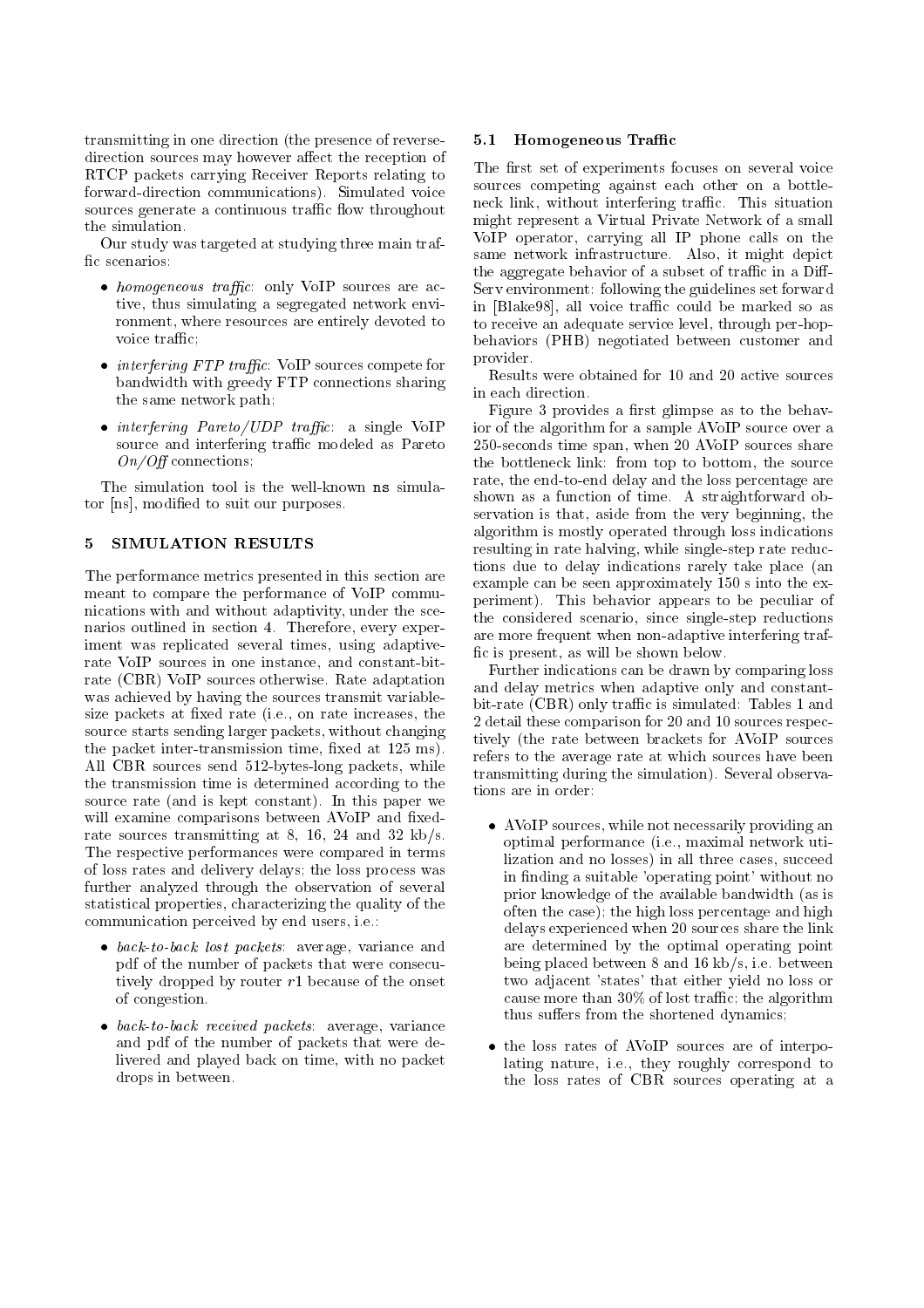

Figure 3: Sample AVoIP source behavior under homogeneous traffic  $(20 \text{ sources})$ 

rate equal to the average AVoIP rate (this assumption is based on a linear interpolation of CBR sources behavior as summarized by Tables 1 and 2); again, this result is peculiar of the scenario we are examining, as will be discussed be $low:$ low; and the contract of the contract of the contract of the contract of the contract of the contract of the c

 when large numbers of sources are sharing the link, the delivery delays for AVoIP sources are quite high; beside the lack of dynamic range discussed above, this is a consequence of the algorithm not acting upon high delays but, rather, upon highly varying delays (Figure 3 highlights that the delay variation is not high).

Much though the speech quality perceived by end users cannot be ascertained in a simulation experiment like the ones we conducted, nonetheless we tried to overcome this limitation through a simple statisti-

| Source Type                  | Loss Perc. | Delay    |
|------------------------------|------------|----------|
| AVoIP $(12.44 \text{ kb/s})$ | $20.4~\%$  | $0.52$ s |
| CBR 32 $kb/s$                | $65.0\%$   | $0.53$ s |
| CBR 24 $kb/s$                | $53.6\%$   | $0.53$ s |
| CBR $16 \text{ kb/s}$        | $31.7~\%$  | $0.51$ s |
| CBR 8 k b/s                  | $0\%$      | 0.06 s   |

Table 1: AvoIP and CBR comparison (20 sources)

| – Source Type                          | Loss Perc. | Delay    |
|----------------------------------------|------------|----------|
| $\overline{\text{AVoIP}}$ (18.81 kb/s) | $0.02\%$   | $0.05$ s |
| CBR $32kb/s$                           | $29.77\%$  | $0.52$ s |
| CBR $24kb/s$                           | $7.18\%$   | $0.51$ s |
| CBR $16kb/s$                           | $0\%$      | $0.05$ s |
| CBR $8kb/s$                            | $0\%$      | $0.04$ s |

Table 2: AvoIP and CBR comparison (10 sources)

cal analysis of the flow of received packets. First of all, we compared average and variance of the length of loss bursts, i.e. back-to-back packets that were not received, and that, conceivably, led to 'playback holes' hard to recover even with the tecniques described in section 3. Similarly, we kept trace of the number of consecutive packets that were correctly received. These quantities are reported, respectively, in Tables 3, 4 for the case of 20 sources (it should be noted that CBR sources at 8 kb/s are missing: since they do not register any losses, their statistics would have been meaningless). These results point out that, on average, AVoIP sources lose 1-2 packets every 6-7 received packets. Compared to 16 kb/s CBR sources, which lose, on average, 2 packets and more every 4 received packets, one can assume that the perceived speech quality is far superior for AVoIP sources.

#### 5.2 Interfering FTP traffic

The second scenario we have considered features the staggered activation of 3 greedy FTP file transfers (they are turned ON at 10-second intervals starting at times 50 s and 260 s, and are turned OFF at 10 second intervals starting at time 170 s). FTP sources send 1,000-bytes-long packets and the TCP connections they are supposed to establish have a maximum window of 20 packets. 10 voice sources are active throughout the simulation.

The behavior of a sample AVoIP source can be observed in Figure 4 over a 400-second simulation run. By comparing the rate curve with the one shown in Figure 3, we have an exemplication of how the delivery delay can drive the control algorithm: it provides a smooth transition to lower bit rates (as can be seen on several instances during the simulation) by single-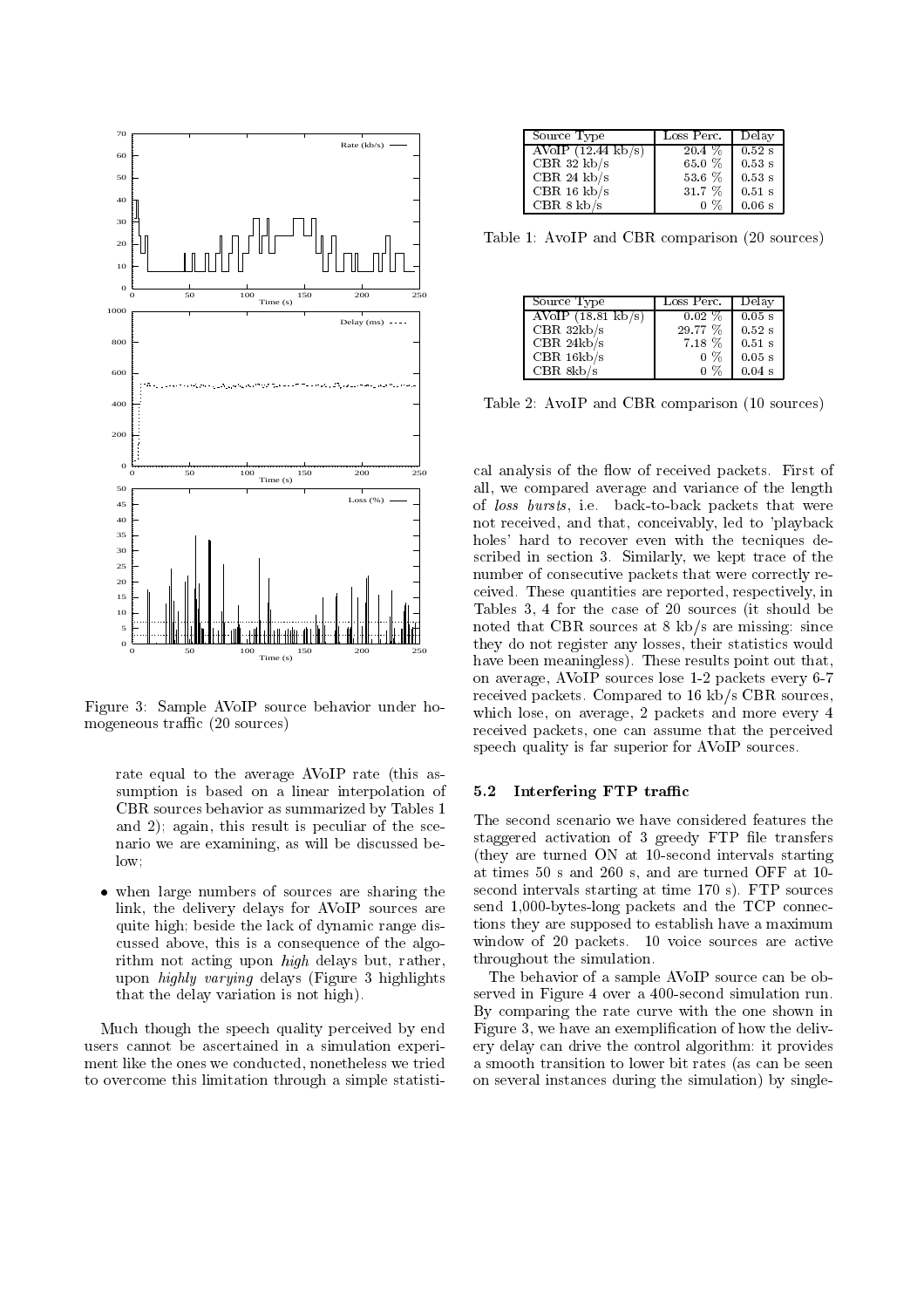| Source Type  | Average | Variance |
|--------------|---------|----------|
| AVoIP        | 1.70    | 2.54     |
| CBR32kb/s    | 3.83    | 22.69    |
| CBR $24kb/s$ | 3.08    | 17.94    |
| CBR $16kb/s$ | 2.14    | 8.53     |

Table 3: Average and Variance of length of packet loss bursts for AVoIP and CBR sources

| Source Type  | Average | Variance |
|--------------|---------|----------|
| AVoIP        | 6.15    | 57.68    |
| CBR $32kb/s$ | 2.01    | 6.24     |
| CBR $24kb/s$ | 2.46    | 16.93    |
| CBR $16kb/s$ | 4.00    | 39.00    |

Table 4: Average and Variance of length of packet reception bursts for AVoIP and CBR sources

step decreases, as opposed to the steeper transitions observed when only AVoIP sources were present, in a "stationary" scenario. We can thus conclude that our algorithm is all the more effective when network conditions change (i.e. when sources switch on and  $\text{off}$ ).

The comparison with the behavior of a CBR source in this scenario allows us to investigate some statistical properties of the packet reception pattern, an observation that can be linked to users' satisfaction with the quality of the received speech. Figure 5 shows a comparison of the probability distributions of the number of back-to-back received packets, for the AVoIP case and for the CBR case (note: bursts longer than 200 packets are cumulatively accounted for at the x-axis value 200). Of course, longer, uninterrupted streams of received packets can be translated into a better perceptual quality, and AVoIP sources (whose measured average rate was 11.6 kb/s) appear to have the edge when compared to CBR sources.

#### 5.3 Interfering Pareto/UDP traffic

The last scenario we have examined features a single voice source and interfering traffic modeled as Pareto  $On/Off$  sources over UDP connections As many as 10 such sources are active at the same time (the acti vation pattern is similar to the one discribed in the previous section). It should be pointed out that the disactivation of a source is potentially disruptive of the LRD effect introduced by the Pareto distribution, since the source is switched off even in the midst of an On period.

Since UDP traffic is not adaptive (while FTP traffic employs  $TCP$  congestion control), we expect this scenario to be more testing than the previous one.

The Pareto sources have average On and Off time



Figure 4: Sample AVoIP source behavior with interfering FTP sources  $(10 \text{ AVoIP sources} + 3 \text{ FTP sources})$ 

equal to 2 s, average nominal rate equal to  $128 \text{ kb/s}$ , packet size fixed to 1 kB, and Pareto  $\alpha$  shape parameter equal to 0.5.

Interesting observations can be drawn from Figure 6, where rate, delay and loss dynamics for the only voice source are plotted. The intervention of the varying-delay indications, resulting in single-step decrements, are visible not only when UDP sources are activated, but also when they are disactivated (thin rate peaks around 200 s): the algorithm curbs the aggressiveness of the AVoIP source as UDP traffic is slowly leaving the buffer at the router. No losses are detected after the first UDP sources are disactivated.

Top plot in Figure 7 shows the probability distribution of the length of loss bursts of the AVoIP source, and it should be compared with similar plots in the same figure referring to CBR sources at 16 and 32 kb/s. To put things in perspective, the AVoIP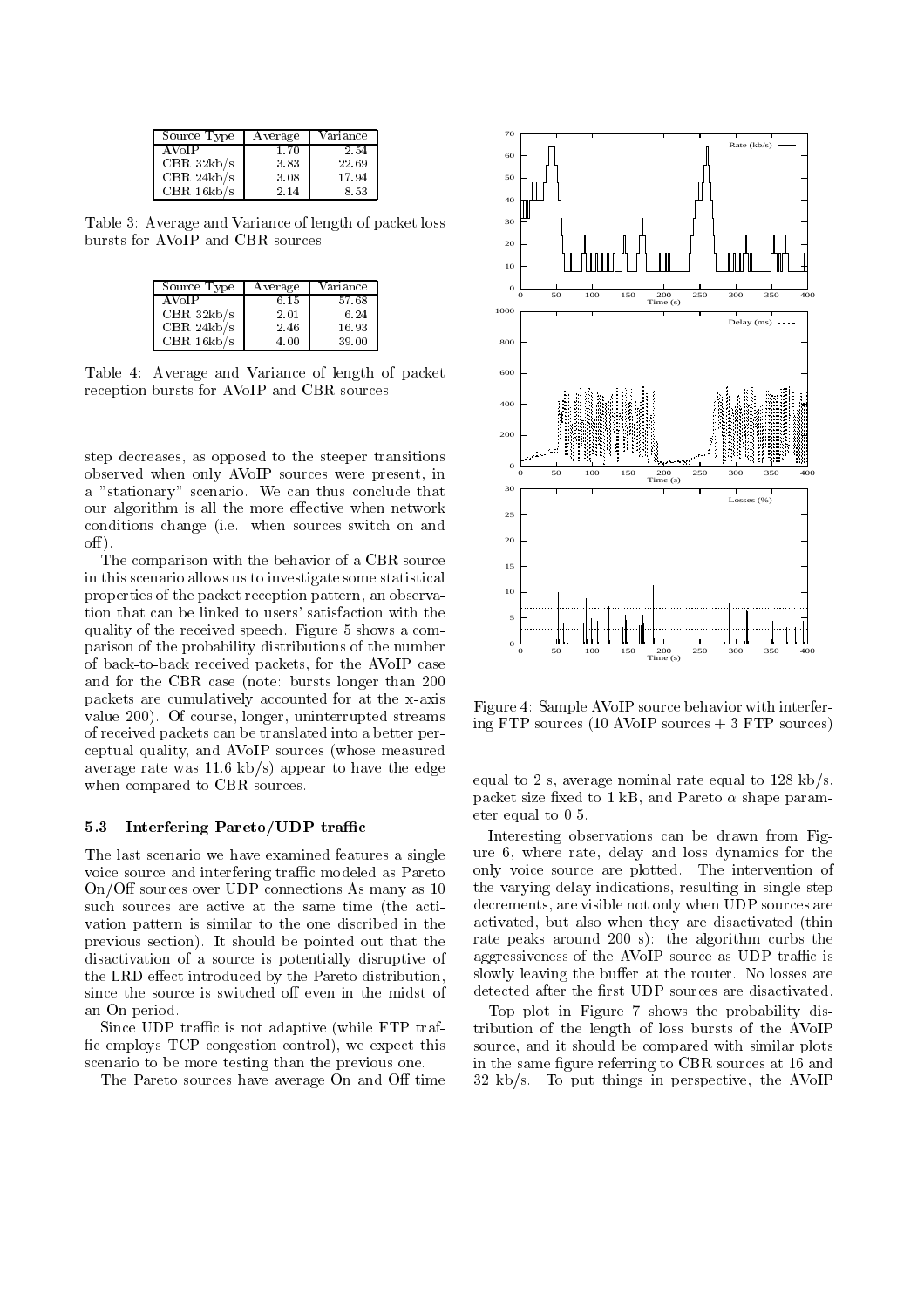

Figure 5: Distribution of number of back-to-back received packets by the AVoIP source, 8- and 16-kb/s CBR sources (from top to bottom)

source reached an average of 27.88 kb/s during the simulation. By comparing the distribution of losses, we can conclude that long, disruptive playback gaps (5 or more lost packets) were rarely observed, while this event was more frequent for CBR sources, even at rates much lower than the average rate achieved by the AVoIP source.

#### **CONCLUSIONS** 6

We have presented a study on the effectiveness of using network-driven adaptive voice sources for interactive voice communications over IP networks. In the proposed architectural solution variable bit rate voice coders adapt their rate to the time varying network conditions by means of a control algorithm whose aim is maximizing the utilization of the available band-



Figure 6: Sample AVoIP source behavior with interfering FTP sources  $(10 \text{ AVoIP sources} + 3 \text{ FTP sources})$ 

width while reducing and preventing the occurrence of packet losses.

The performance of the proposed approach is evaluated in various scenarios, which comprise a net work dedicated to the exclusive use of adaptive voice sources as well as heterogeneous uncontrolled network environments.

Results are also compared against the performance of non-adaptive sources; it is shown that the adaptive approach is more effective, being able to carry more voice communications while maintaining an acceptable quality of service, even on non-segregated net works.

### REFERENCES

[Wroclawski97] J. Wroclawski. Specification of the Controlled-Load Network Element Service.